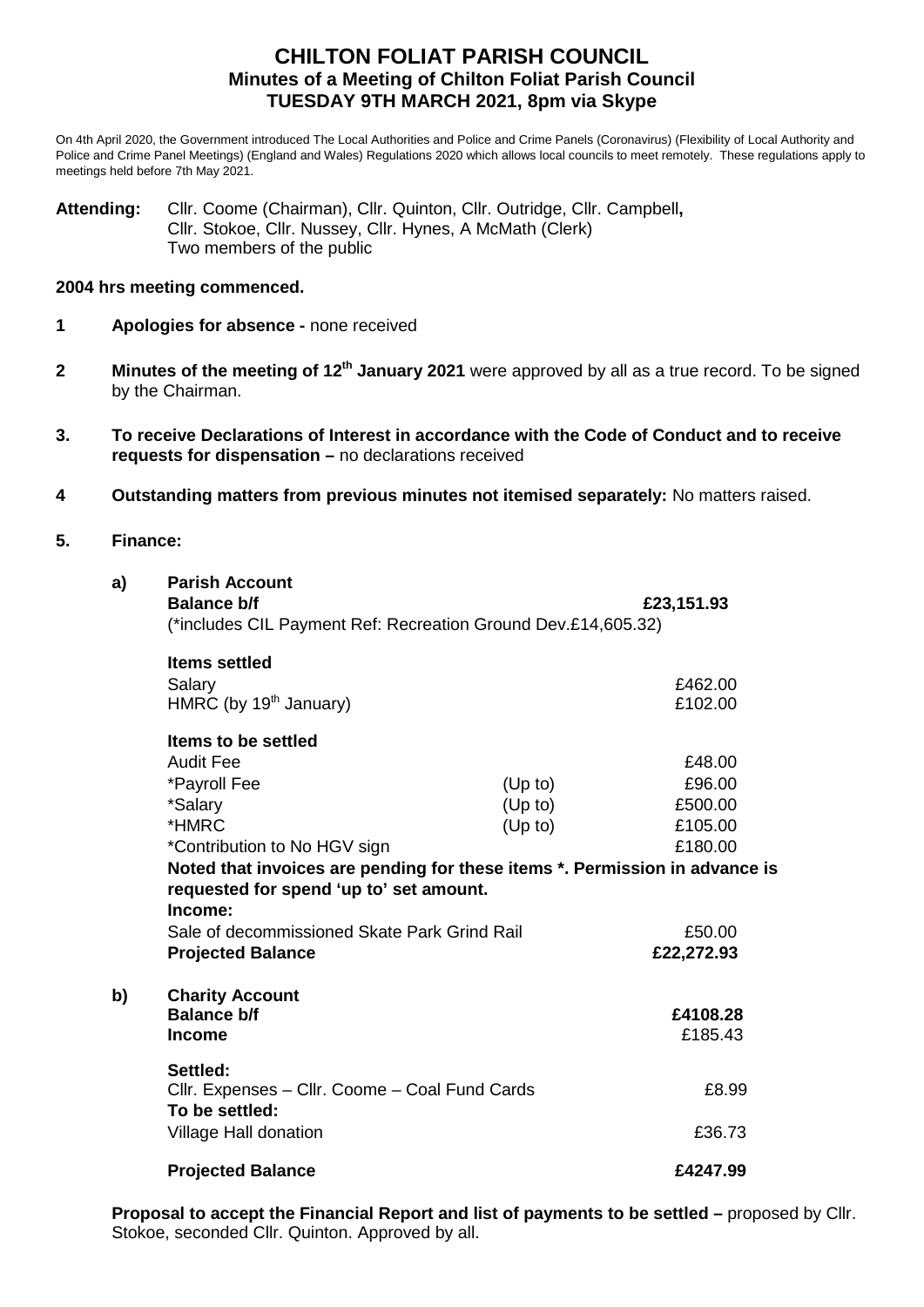**c) Council considered bank account options for current and investment accounts**  A finance subcommittee is to convene to collate details and make recommendations to Council at the next meeting. Cllr. Outridge (lead), Cllr. Coome & the Clerk

## **d) Bank Reconciliation** – completed 04/03/21, Cllr. Outridge

- **6 Asset Register 2021** approved by all, to be signed by the Chairman **Risk Assessment 2021** – approved by all, \* item 6 - nominated Grants Councillor to be kept on review. To be signed by the Chairman.
- **7 Planning: To receive new planning applications:** 20/01615/FUL – Yew Tree Cottage - No objection - Approved 21/00201/TCA – St. Marys Church - No objection - Approved 21/00170/LBC - 53 Chilton Foliat – No objection 21/00642/LBC – Stud House – No objection West Berkshire Council Awaiting Decision:19/02979/OUTMAJ Walkers Logistics

It was noted that Council commented on the West Berkshire Local Plan and registered objections to the expansion of Membury Industrial Area (with reference to the expansion of Walkers logistics).

**Recreation Ground Developments:** Cllr. Coome reported Donnington Homes are no longer developing the existing recreation ground. He is meeting the new developers on  $10<sup>th</sup>$  March and will update Council by email after the meeting. Concerns were raised regarding the condition of the new recreation ground (adjacent to the school), with parishioners questioning if it is fit for purpose. Responsibility for this lies with Wiltshire Council. Cllr. Coome will raise this with them prior to any inspection by WC and before handover from the developers. Cllr. Coome will make sure the Parish Council get full input into this and will include the school.

- **8 Parish Steward:** Cllr. Campbell has requested a new schedule. Any tasks required let Cllr. Campbell know. Blocked gullies on Littlecote Rd and mud build up on Crabtree lane noted at the meeting.
- **9 Community Area Transport Group:** CATG meeting last week:

 **Request for a 40 or 50mph restricted speed zone at west end of the village on the B4192 from existing 30mph sign to Manor Farm cottages.** This was put to a vote for moving to a priority item but was not successful. Although outvoted the scheme stands a good chance at the next CATG in May.

**Request for installation of a speed indication device (SID) at the west end of the village on the B4192 (within the 30mph zone).** This has been granted by CATG and WC. Quotes and lead times for supply of the SID, steel post and installation are being sought along with price for extending the warranty on the existing SID. Cllr. Campbell will circulate information to council

**Stag Hill (B4001) Unsuitable for HGV signage.** Residents have reported that the new sign at the B4001/B4192 junction appears to be making a difference. The signs at the northern end of the B4001 await installation by West Berkshire Council, now estimated for April/May.

**To be raised at future CATG**: **Weight restriction signage on Soley lane.** The 7.5ton weight restriction signs at the north end of Soley lane and also at its junction with the B4192 have been removed by WC. The sign at the junction with the B4192 has been replaced with a sign stating a 7.5 weight restriction in two miles. A survey of the area showed that all other lanes leading from the B4192 towards the Membury direction have 7.5 restriction signs. WC have been asked why the signs for Soley lane should be any different – to go to the May agenda.

 **Gas leak – B4192 - west end of village.** There is a discernible smell of gas at this location which has been reported to the authorities. Several site visits have been made by Wales & West engineers who confirm gas to be present in the atmosphere but of a low level. Engineers have tried unsuccessfully to date to locate the source of the leak. Noted as a long standing issue.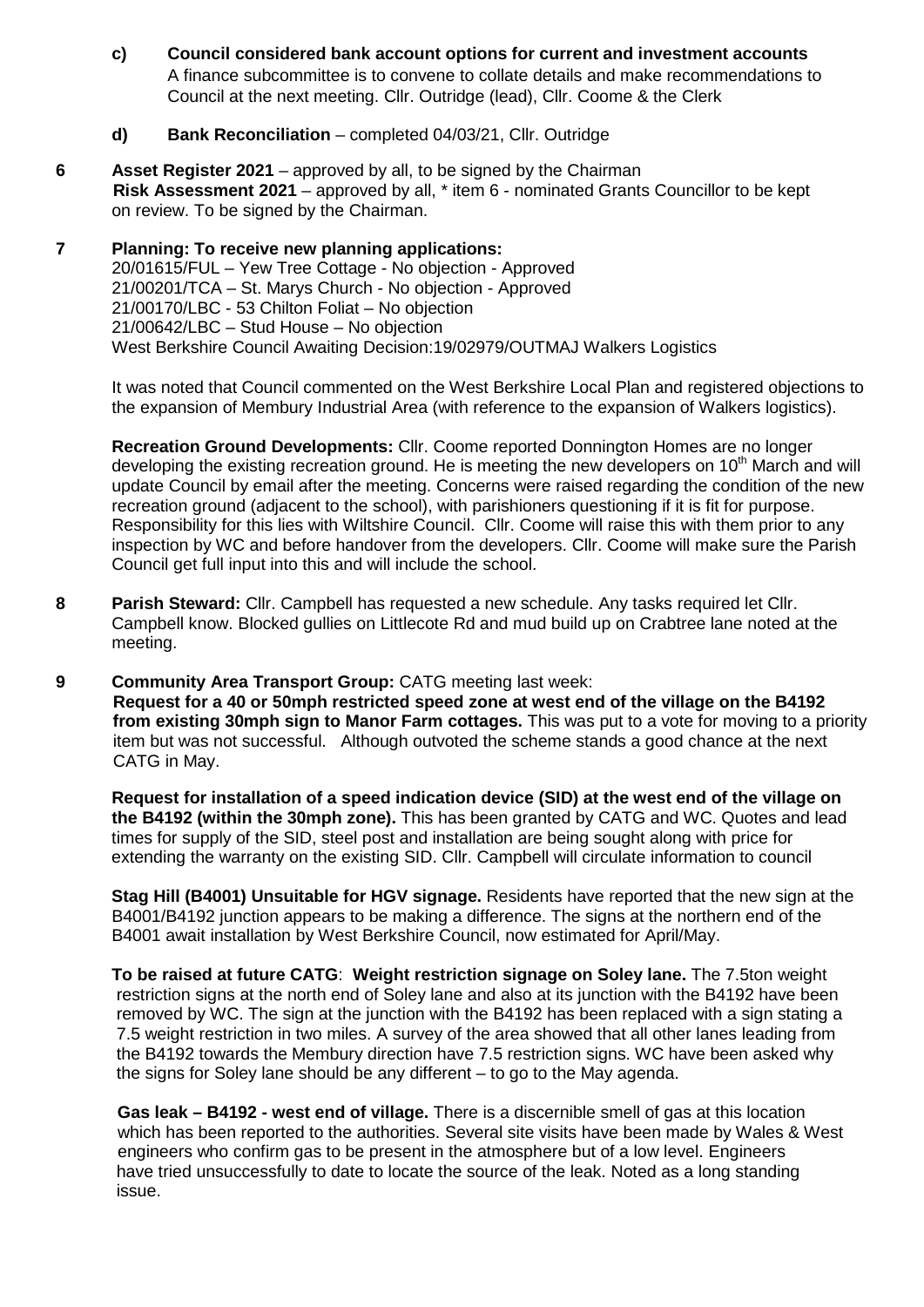- **10 Speed Indication Device** (western end of the village) **- see item 9 (2)**
- **11 Orchard Green – damage to Orchard Green and flooding to adjacent properties as a result of work arranged by BT.** Cllr. Coome reported that the manhole has been badly installed, and the green has not been reinstated to date. Residents have complained to BT without success. On investigation, the pc were not contacted initially as the land rights did not show up on a land registry search. The parish council are taking steps to rectify this. Documents deposited with Wiltshire Records Office will need to be retrieved. This will be progressed once Record Office re opens after Lockdown. Cllr. Coome & the Clerk to progress. Meantime, Cllr. Coome is awaiting a response from BT as regards reinstatement of the green and flooding will update Council. Cllr. Quinton to liaise with Orchard Green residents.
- **12 BINS - item postponed pending further information from Wiltshire Council to go** Council to review situation as regards current/future litter bin provision in the village Recreation Ground x 2 (entrance & play area) Village Hall x 1 Bus Stop x 1 Fairyland entrance x 1 Layby - B4192 bin removed
- **13 ROSPA – PLAY AREA INSPECTION –** Council to note this will take place from April 2021 Cllr. Outridge will arrange a tidy up.
- **14 Grasscut Agreement 2021** Quotations sought for both existing and new recreation areas.

### **Existing Recreation Ground**

Two quotations were received - fortnightly grass cutting and 4 strimming visits for to run from March until end of October.

1. £1560 + VAT for fortnightly cuts ( approx. 16) and 4 strimming visits 2. £135 + VAT per visit, strimming £90 + VAT per visit

Proposal to accept Quotation 1. from Scofell Landscapes Ltd at £1560 + VAT by Cllr. Campbell, Seconded by Cllr. Hynes. All in agreement.

#### **New Recreation Ground**

As there is no handover date and concerns have been raised regarding condition, it was agreed by all that no decision regarding contracts can be made at this time. Quotations and contractor information to remain on file.

**15 Plane Tree** - Two quotations were received for the work to the tree surround

| <b>3 Options:</b>                                                                      | <b>Contractor A Contractor B</b> |  |
|----------------------------------------------------------------------------------------|----------------------------------|--|
| Replace tree surround path side                                                        | $£812.50 + VAT$ £633.20+ VAT     |  |
| Replace tree surround path side and then other three sides £3,162.50+VAT £1,899.61+VAT |                                  |  |
| at a later date in 2021                                                                |                                  |  |
| To replace all four sides at once                                                      | £2.812.50+VAT £2.532+VAT         |  |

Council agreed unanimously to proceed and replace all four sides of the surround citing the current poor and deteriorating condition. Council request further information as to the specification of the materials, expected lifespan of the work and schedule of highways closure. In order to progress work as soon as possible Council agreed a spend up to £3,000, including for any contingency costs linked to the work. Cllr. Coome to be main contact.

### **16 Tree Survey** – **Orchard Green**

Three quotations were received:

| Contractor A  | <b>Contractor B</b> | <b>Contractor C</b> |
|---------------|---------------------|---------------------|
| £607.50 + VAT | $£300 + VAT$        | £480+VAT            |

Proposal to accept quotation from Contractor B, - £300 + VAT Scofell Landscapes by Cllr.Coome, seconded by Cllr. Outridge.

**17 CPRE Best Kept Village Competition (details circulated)** Council agreed not to progress this year.